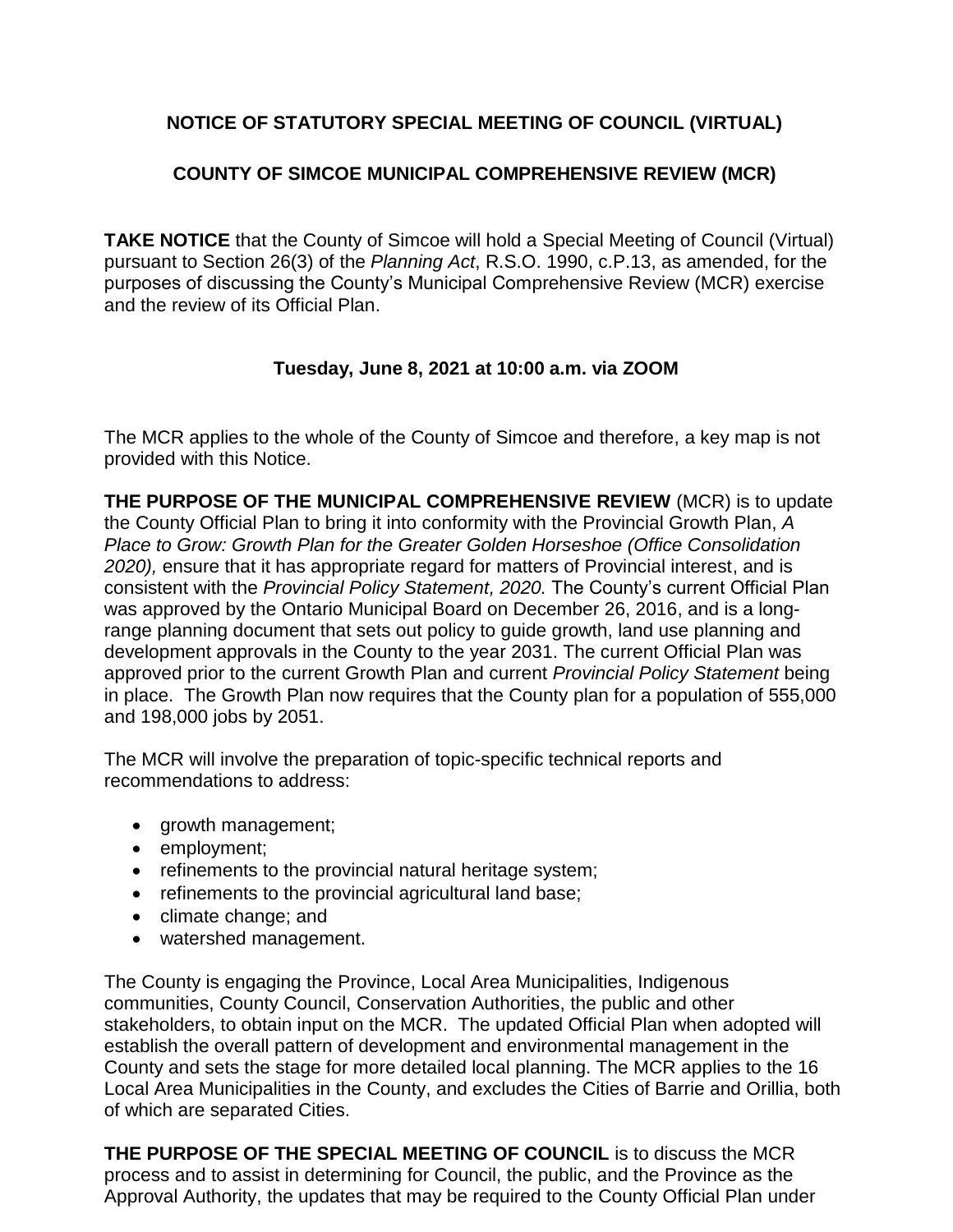Section 26 of the *Planning Act* to bring it into conformity with the provincial Growth Plan. It is an introductory public meeting intended to provide an opportunity for interested parties to offer comments on the revisions that may be required to the Official Plan during the MCR process. Any revisions that Council feels are necessary will be subsequently introduced through section 17 of the Planning Act.

This Special Meeting of Council is the first of the statutory meetings to be held in relation to the MCR and will include an overview presentation by the County's MCR consultant. Throughout the MCR process there will be additional opportunities for the public to review draft documents and to provide comments to Council and staff, including an Open House and Statutory Public Meeting under section 17 of the Planning Act that will occur prior to County Council considering the adoption of any proposed new County Official Plan or Official Plan Amendment(s).

**ANY PERSON OR PUBLIC BODY** may watch the Special Meeting of Council on YouTube ([https://www.youtube.com/user/CountyofSimcoe/live\)](https://www.youtube.com/user/CountyofSimcoe/live) and:

- participate by providing a **written submission**; should you want your written comments included in the published agenda for the Special Meeting, they may be sent to the attention of the County Clerk by email [clerks@simcoe.ca](mailto:clerks@simcoe.ca) or via regular mail to County of Simcoe Administration Centre, 1110 Highway 26, Midhurst, ON L9N 1X6, by no later than noon on Friday, May 28<sup>th</sup>, 2021, and/or
- participate by providing a **5 minute pre-recorded video presentation** to highlight the key messages regarding revisions that may be required to the Official Plan as part of the MCR; you are required to pre-register no later than Friday, June 4, 2021 at noon; or
- participate by providing a five-minute live virtual presentation at the meeting using the guidelines set out below regarding revisions that may be required to the Official Plan as part of the MCR; you are required to pre-register no later than Friday. June 4, 2021 at noon. In order to participate virtually you will require a camera enabled device (computer/tablet) and a reliable high-speed internet connection. Refer to the following instructions <https://www.simcoe.ca/publicmeeting>

**ADDITIONAL INFORMATION** relating to the Municipal Comprehensive Review project is available for viewing on the County of Simcoe website at<https://www.simcoe.ca/mcr>

If you wish to be placed on the interested parties list to receive notification of future community consultation events and other matters related to the Municipal Comprehensive Review, please visit<https://www.simcoe.ca/mcr> and click the "SUBSCRIBE HERE" button to enter your contact information to receive future project updates by email. Alternatively, you can make a written request for future project updates by submitting a letter to the County Planning Department, County of Simcoe, Administration Centre, 1110 Highway 26, Midhurst, Ontario, L9N 1X6.

## **Notice of Collection, Use and Disclosure**

All Personal Information is collected and will be used to support Council in their deliberations and decision making, and by staff, about what revisions may be required to the plan, in accordance with sections 17 and 26 of the Planning Act and disclosed in full, including names, opinions, addresses and email, to any other persons requesting access to these records, or published as part of a public agenda; all information submitted to the